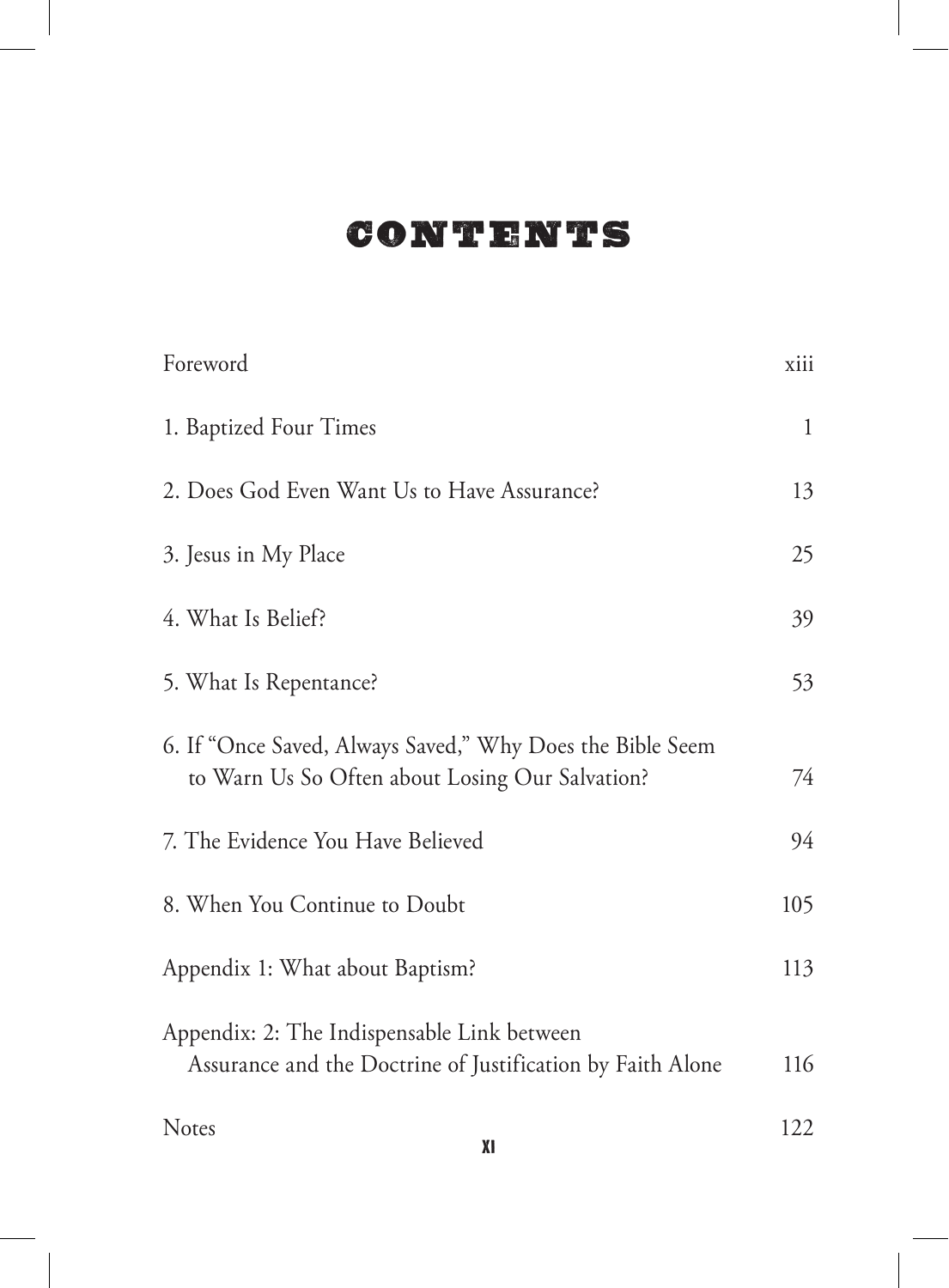## **Baptized Four Times**

**1**

**I**f there were a *Guinness Book of World Records* record for "amount of times having asked Jesus into your heart," I'm pretty sure I would hold it.

By the time I reached the age of eighteen I had probably "asked Jesus into my heart" five thousand times. I started somewhere around age four when I approached my parents one Saturday morning asking how someone could know that they were going to heaven. They carefully led me down the "Romans Road to Salvation," and I gave Jesus His first invitation into my heart.

Both my parents and my pastor felt confident of my sincerity and my grasp on the details, and so I was baptized. We wrote the date in my Bible and I lived in peace about the matter for nearly a decade.

One Friday night during my ninth grade year, however, my Sunday school teacher told us that according to Matthew 7:21–23 many people who think they know Jesus will awaken on that final day to the reality that He never really knew them. Though they had prayed a prayer to receive Jesus, they had never really been born again and never taken the

1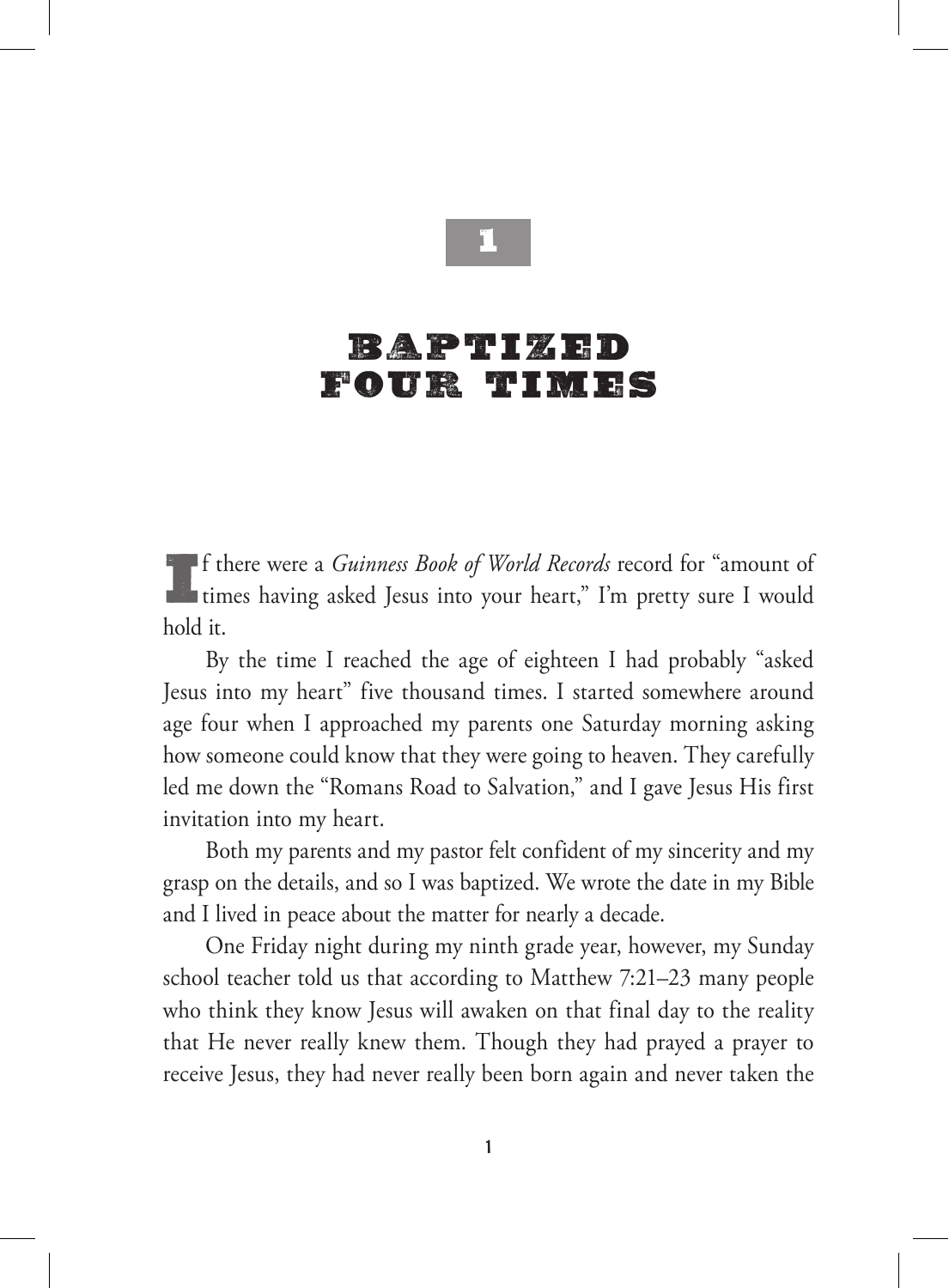lordship of Jesus seriously. They would, my teacher explained, be turned away from heaven into everlasting punishment with the disastrous words, "I never knew you; depart from Me, you who practice lawlessness!"

I was terrified. Would I be one of those ones turned away? Had I really been "sorry" for my sins at age five? And could I *really* have known what I was doing *at age four*?

So I asked Jesus to come into my heart again, this time with a resolve to be much more intentional about my faith. I requested re-baptism, and gave a very moving testimony in front of our congregation about getting serious with God.

*I walked a lot of aisles during those days. I think I've been saved at least once in every denomination.*

Case closed, right? Wrong.

Not long after that I found myself asking again: Had I *really* been sorry enough for my sin this time around? I'd see some people weep rivers of tears when they got saved, but I hadn't. Did that mean I was not really sorry? And there were a few sins I seemed to fall back into over and over again, no mat-

ter how many resolutions I made to do better. Was I *really* sorry for those sins? Was that prayer a moment of total surrender? Would I have died for Jesus at that moment if He'd asked?

So I prayed the sinner's prayer again. And again. And again. Each time trying to get it right, each time really trying to mean it. I would have a moment when I felt like I got it right, followed by a temporary euphoria. But it would fade quickly and I'd question it all again. And so I'd pray again.

I walked a lot of aisles during those days. I think I've been saved at least once in every denomination.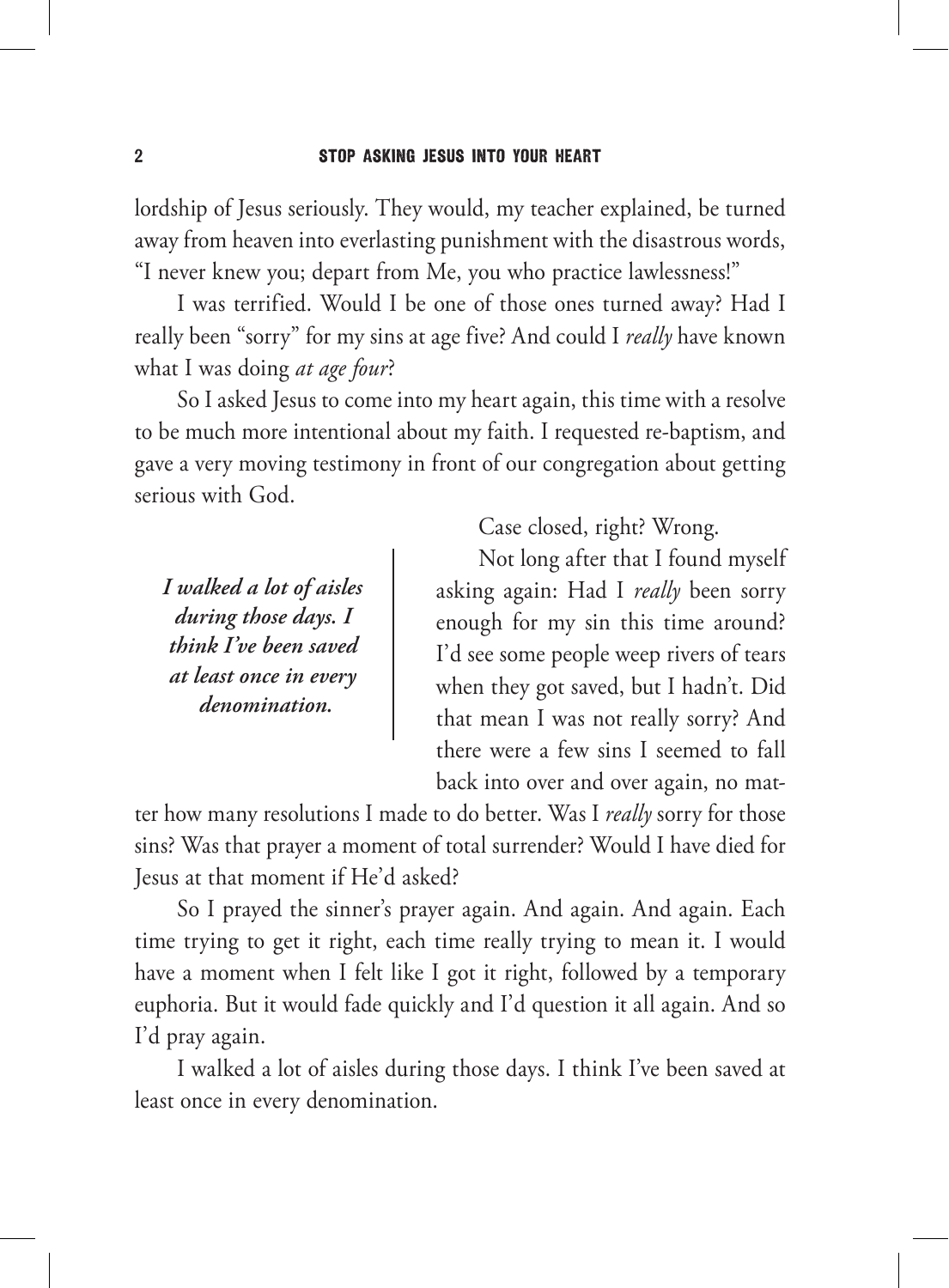Because I understood baptism to be a post-salvation confession of faith, each time I gained a little assurance, I felt like I should get re-baptized. Four times, total. Honestly, it got pretty embarrassing. I became a staple at our church's baptism services. I got my own locker in the baptismal changing area.

It was a wretched experience. My spiritual life was characterized by cycles of doubt, aisle-walking, and submersion in water. I could not find the assurance of salvation no matter how often, or how sincerely, I asked Jesus into my heart.

I used to think I was alone in this struggle, but as I've shared my story over the years so many have come forward to tell me that my experience was theirs (usually minus the baptisms and the OCD tendencies) that I've concluded this problem is epidemic in the church.

Maybe that's why you've picked up this book. Maybe, despite your repeated sinner's prayers, you're still wondering if God will, in the end, open up the gates of heaven to you. You hope that He will, but enough doubt lingers to rob you of that elusive peace others seem to have.

Or maybe you have no idea whether you're going to heaven, and you are curious as to how anyone could possibly know something like that. Or maybe you wonder whether somebody who sins as much as you could ever be forgiven. Maybe you fear that you've said "no" to God so many times that you've forfeited any chance of salvation.

This book is written for all those groups, because they are all asking the same, simple question: *How can anyone know, beyond all doubt, that they are saved?* 

### **The Other Side of the Problem: The Falsely Assured**

This is a very serious question, not just because it keeps some people in a state of fear, but because others are getting it dead wrong.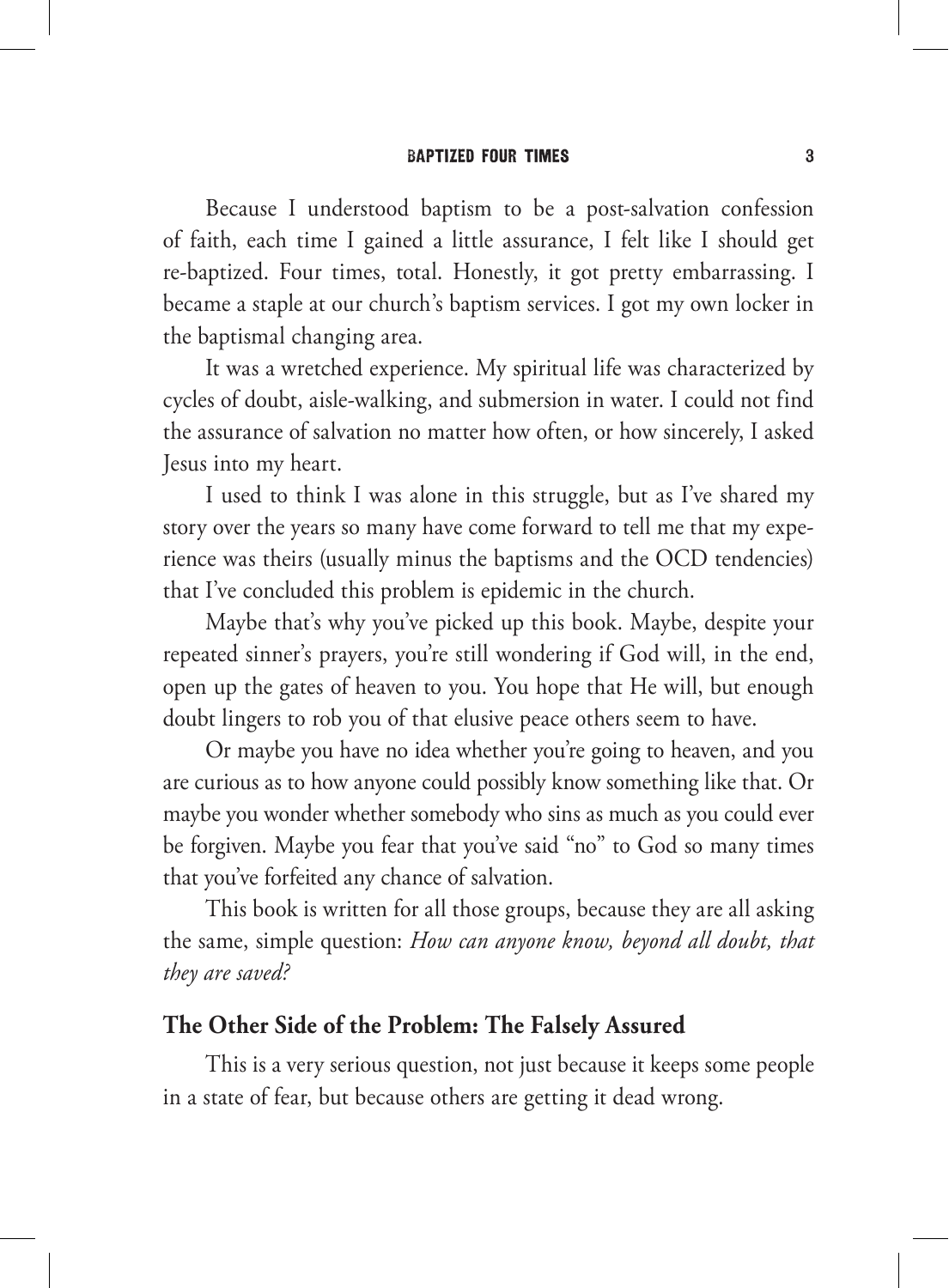Jesus warned that there are a vast number of people who seem assured of a salvation they don't actually possess. My Sunday school teacher was telling us the truth: according to Matthew 7, Jesus will turn away "many" on that last day who thought they belonged to Him. There's no doubt that many of those will have prayed a sinner's prayer.

One afternoon I was at a local basketball court and started a pickup game with a guy I'd seen there a few times. He was quite a character—he cursed like a sailor and had so many tattoos on his body I wasn't sure what the actual color of his skin was. He boasted continually about how many girls he was sleeping with. He wasn't the kind of guy you'd suspect knew his way around the Bible.

As we played our game, I began to share my story of how I came to Christ. About three sentences into it, he stopped, grabbed the ball, and said, "Dude, are you trying to *witness* to me?"

Surprised he even knew the term *witness*, I said, "Uhhh . . . well . . . yes."

He said, "That's awesome. No one has tried to witness to me in a long time. . . . But don't worry about me. I went to youth camp when I was thirteen and I asked Jesus to come into my heart. And I was legit. I became a super-Christian. I went to youth group every week, I did the "true love waits" commitment thing, I memorized verses, and I went on mission trips. I even led other friends to Jesus.

"About two years after that, however, I 'discovered' *sex*. And I didn't like the idea of a god telling me who I could have sex with. So I decided to put God on hold for a while, and after a while just quit believing in Him altogether. I'm a happy atheist now."

He then added: "But here's what's awesome: the church I grew up in was Southern Baptist, and they taught eternal security—that means 'once saved, always saved.' By the way, aren't you a Baptist?"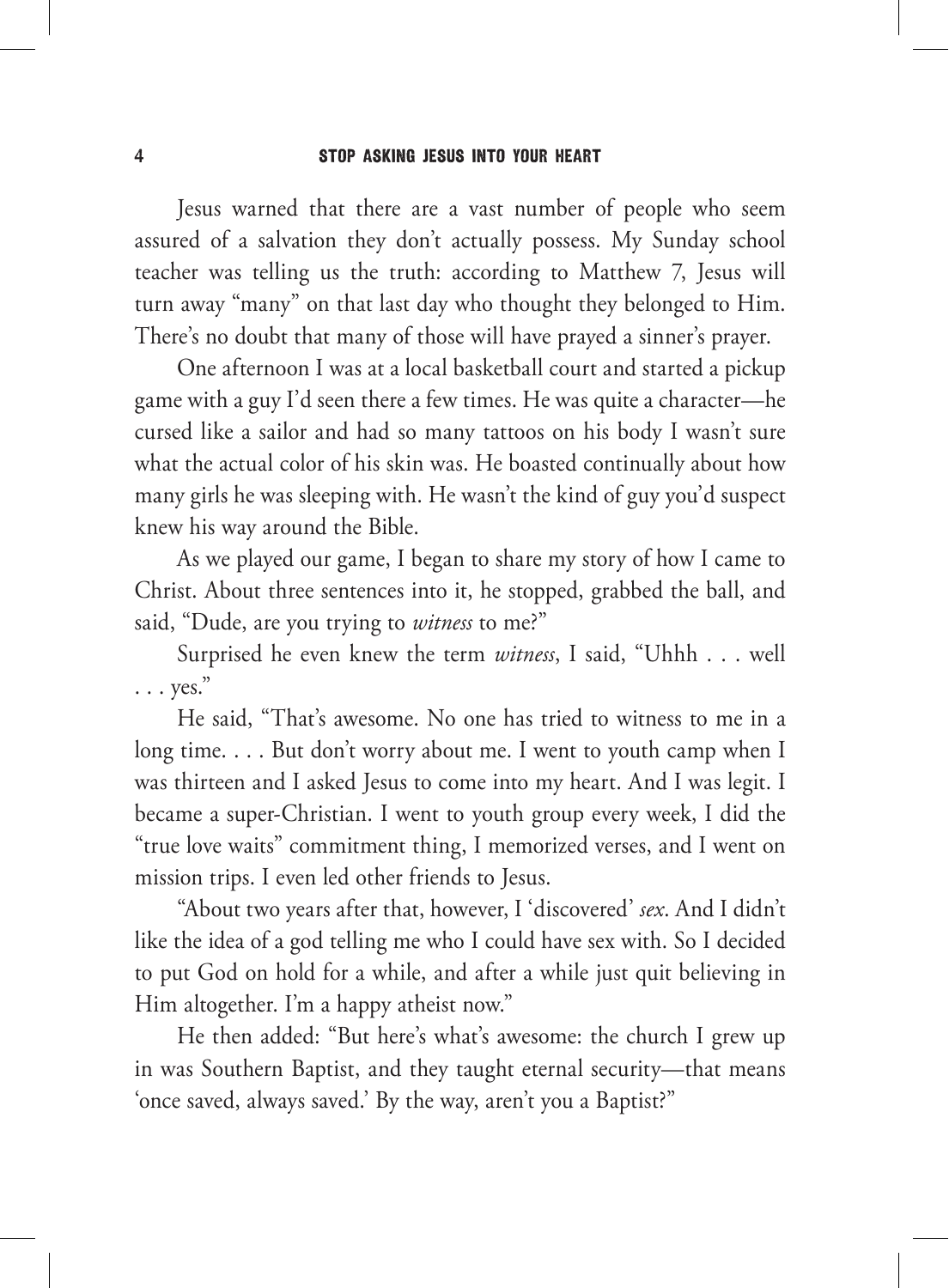\*\*\*\*awkward silence from me\*\*\*\*

He went on, "That means that my salvation at age thirteen still holds, even if I don't believe in God anymore now. 'Once saved, always saved,' right? That means that even if you're right, and God exists and Jesus is the only way, I'm safe! So either way, works out great for me. . . . If I'm right, then I haven't wasted my life curbing my lifestyle because of a fairy tale. OK, it's your shot."

What do you say to a person like that? Consider the facts: He had indeed prayed to ask Jesus into his heart, and all indications were that he was very sincere. And it's very possible for people to come to faith very early in life—Jesus, in fact, told adults to become like children if they want to be saved! Furthermore, this guy showed immediate "fruit" after his conversion, getting excited about Jesus and being busy for Him. And the Bible does indeed teach eternal security—once saved, always saved. So was he right? Can he, because he made a decision at some point in the past, live with the assurance that he is saved forever, regardless of how he lives now?

Here's the short answer, one I'll spend the rest of the book unpacking: *he cannot*. Salvation does indeed happen in a moment, and once you are saved you are always saved. The mark, however, of someone who is saved is that they maintain their confession of faith until the end of

their lives. Salvation is not a prayer you pray in a one-time ceremony and then move on from; salvation is a posture of repentance and faith that you begin in a moment and maintain for the rest of your life.

In His parable about the different types of soil, Jesus spoke of a group who

*Salvation is a posture of repentance and faith that you begin in a moment and maintain for the rest of your life.*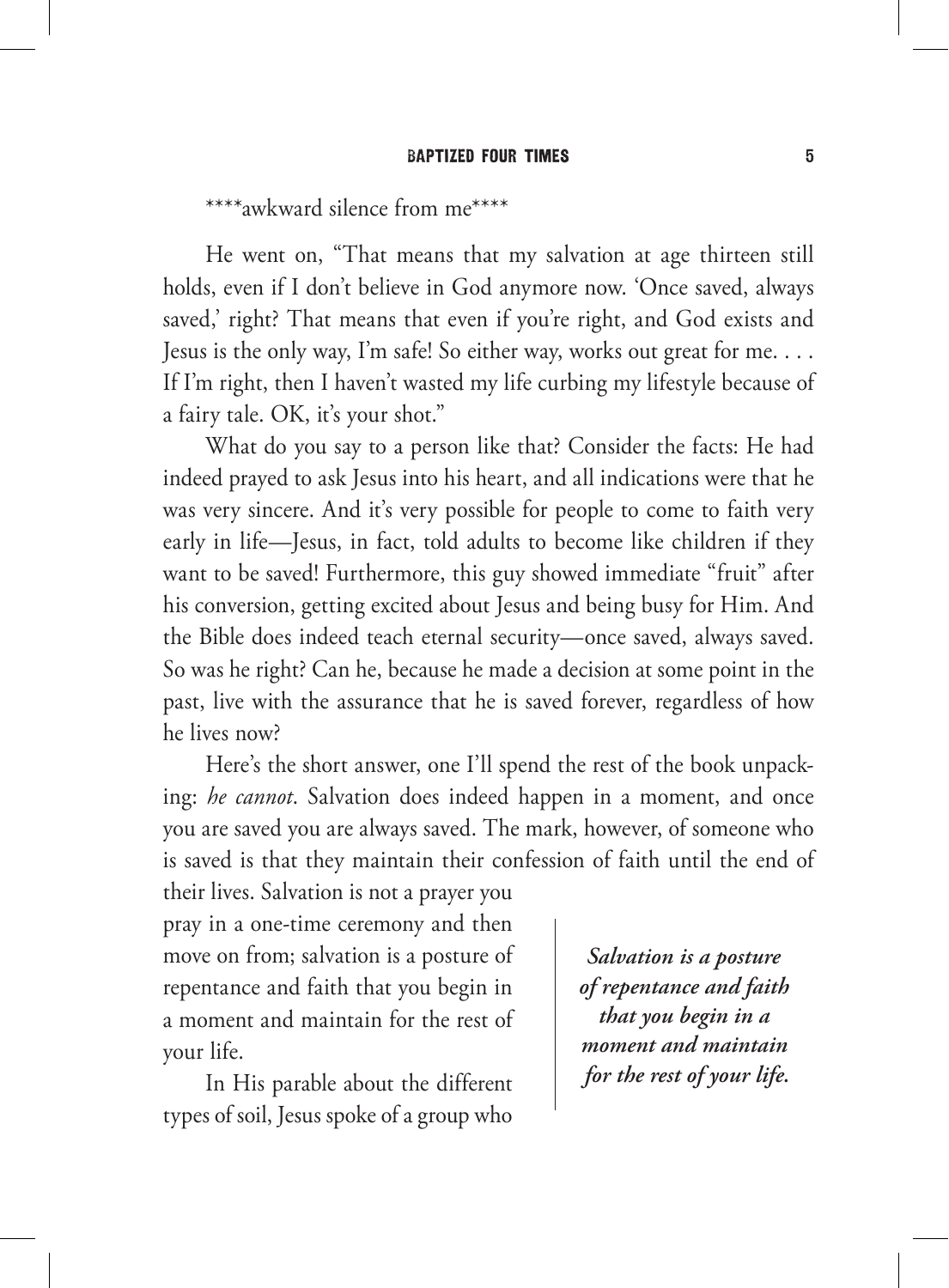heard His word and made an initial, encouraging response of belief, only to fade away over time. These are those, Jesus explained, who hear the gospel and respond positively to it—i.e., pray the prayer, walk the aisle, get baptized, or do whatever new converts in your church do. They remain in the church for a period of time. But they do not endure when the sun of persecution comes out and will not in the end be saved (Luke 8:13).

The apostle John described a large group of people who "believed in His name" but to whom Jesus would not commit Himself because "He knew all men" (John 2:23–25). He knew their belief was a temporary fad that would not endure the test of time and trial.

These sobering stories teach us that many are headed into eternal judgment under the delusion of going to heaven. They were told that if they prayed the prayer, Jesus would save them, seal them, and never leave nor forsake them. They prayed that prayer and lived under the delusion they will go to heaven when they die. My blood runs cold just thinking about them.

A 2011 Barna study $^{\rm l}$  shows that nearly half of all adults in America have prayed such a prayer, and subsequently believe they are going to heaven, though many of them rarely, if ever, attend a church, read the Bible personally, or have lifestyles that differ in any significant way from those outside the church. If the groups described in Matthew 7 and Luke 8 are not referring to them, I don't know to whom they could be referring.

The Enemy—one of whose names in Scripture is "the Deceiver" loves to keep truly saved believers unsure of their salvation because he knows that if he does they'll never experience the freedom, joy, and confidence that God wants them to have. But he also loves to keep those on their way to hell deluded into thinking they are on their way to heaven, their consciences immunized from Jesus' pleas to repent.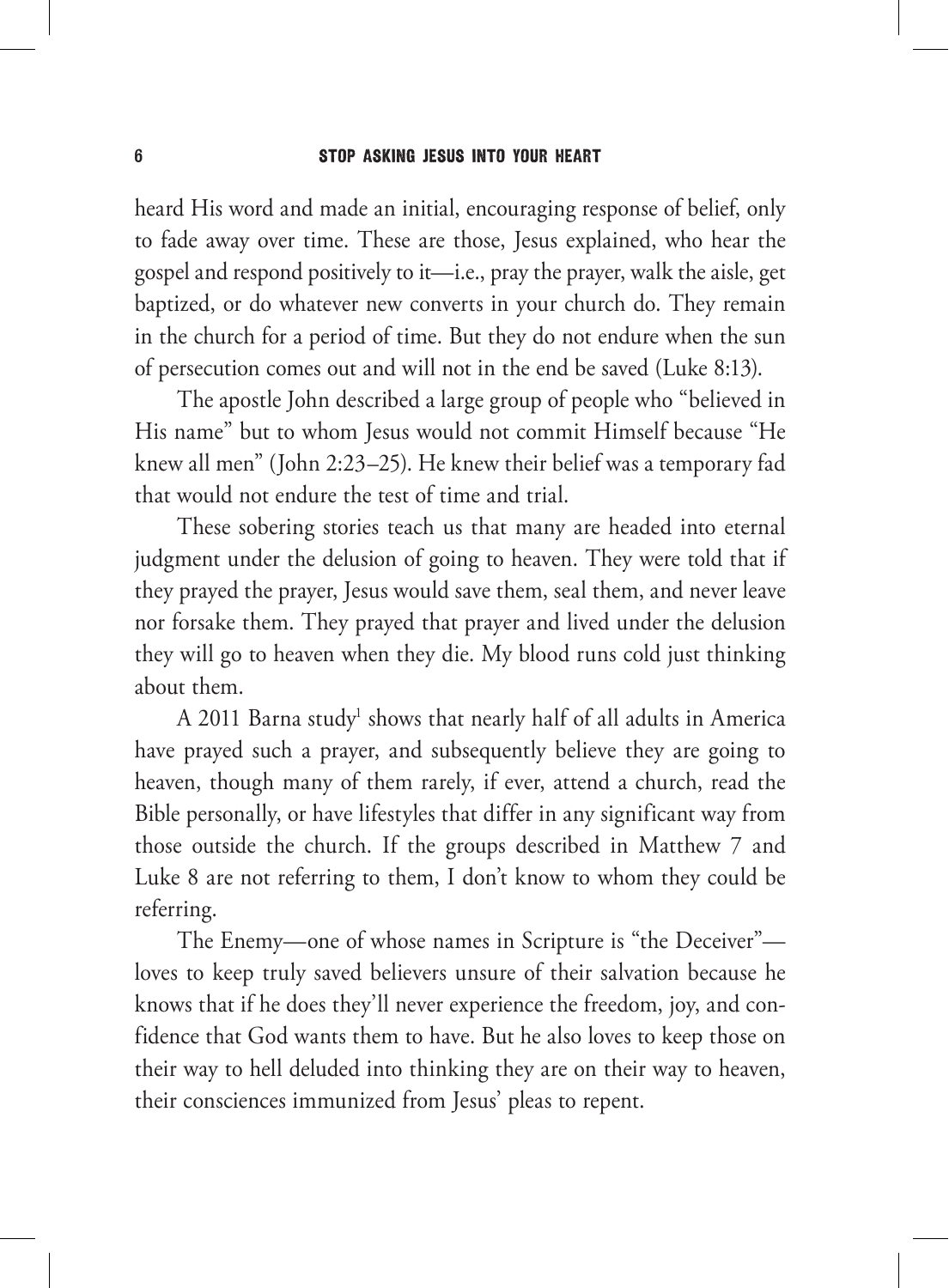### **An Unhelpful Gospel Cliché?**

I have begun to wonder if both problems, needless doubting and false assurance, are exacerbated by the clichéd ways in which we (as evangelicals) speak about the gospel. Evangelical shorthand for the gospel is to "ask Jesus into your heart," or "accept Jesus as Lord and Savior," or "give your heart to Jesus." These phrases may not be wrong in themselves, but the Bible never tells us, specifically, to seek salvation in those ways. The biblical summation of a saving response toward Christ is "repentance" and "belief" in the gospel.

"Belief," as I'll explain later, means acknowledging that God told the truth about Jesus, namely that He is Lord and that He has finished forever the work of our salvation.

"He who believes in the Son has everlasting life; and he who does not believe the Son shall not see life, but the wrath of God abides on him." (John 3:36)

"Sirs, what must I do to be saved?" . . . "Believe on the Lord Jesus, and you will be saved." (Acts 16:30-31 HCSB)

To him who does not work but believes on Him who justifies the ungodly, his faith is accounted for righteousness. (Rom. 4:5)

If you confess with your mouth the Lord Jesus and believe in your heart that God has raised Him from the dead, you will be saved. For with the heart one believes unto righteousness, and with the mouth confession is made unto salvation. (Rom. 10:9–10)

*Repentance* (which we'll also get into more deeply later) means "acting" on that belief. Repentance means reversing your direction based on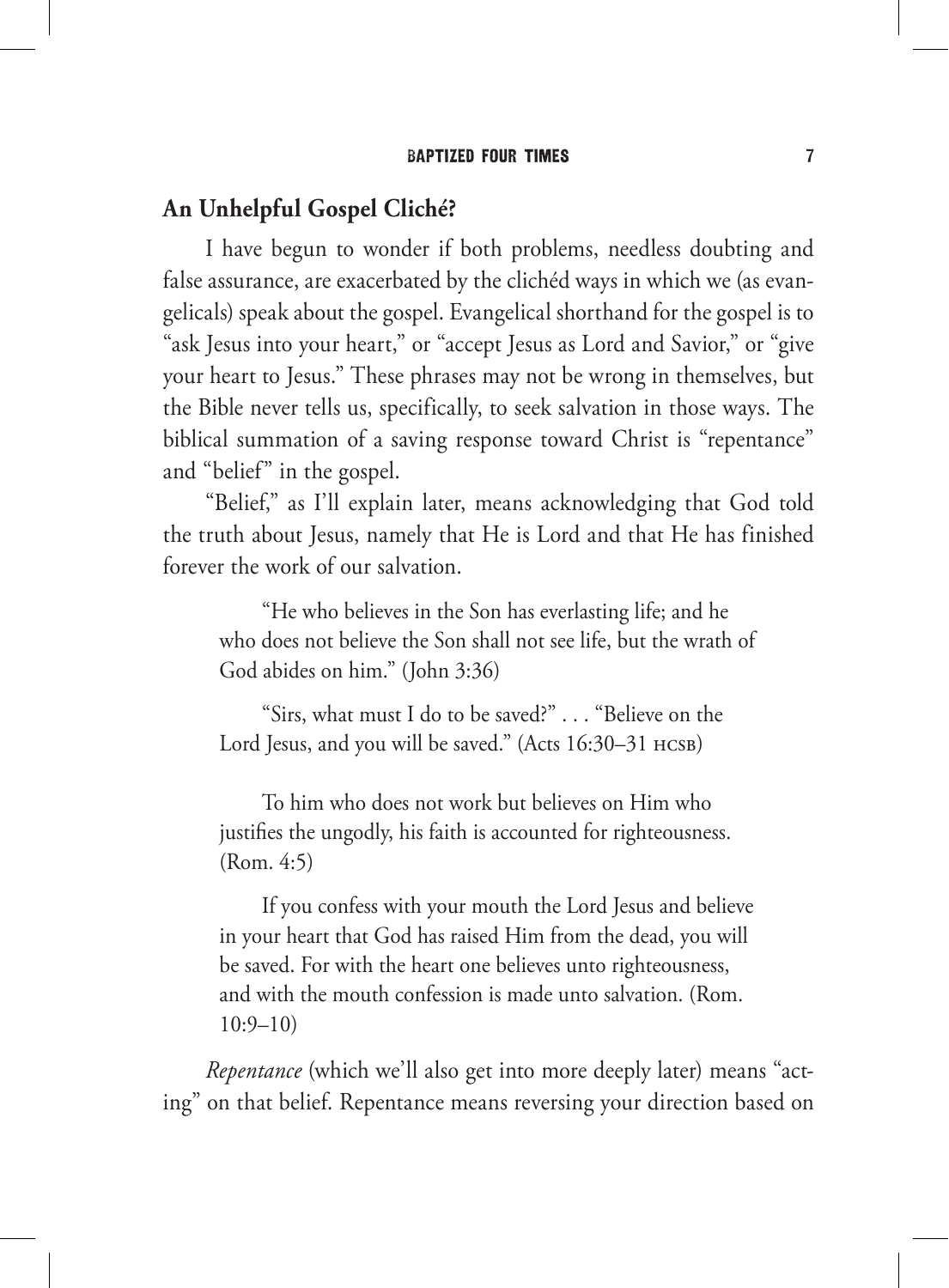who you understand Jesus to be. It was the first response Jesus called for in His preaching of the gospel (Mark 1:15), and what Paul said God had commanded all men everywhere to do now that Jesus had been resurrected (Acts 17:30). Apart from repentance there is no salvation.

You can "ask Jesus into your heart" without repenting and believing, and you can repent and believe without articulating a request for Jesus to come into your heart.

Repentance and faith are heart postures you take toward the finished work of Christ. You might express the beginning of that posture in a prayer. But don't make the mistake of equating that prayer with the posture. The sinner's prayer is not a magic incantation or a recipe you follow to get a salvation cake. The real stuff—the stuff that matters—is the posture of repentance and faith behind the words you speak. The prayer is good only insofar as it verbalizes the posture.

Placing an overemphasis on phrases like "ask Jesus into your heart" gives assurance to some who shouldn't have it and keeps it from some who should.

### **Clarifying Two Things I Am Not Saying** *I'm Not Saying "Asking Jesus into Your Heart Is Heretical"*

When we are "saved," Jesus does indeed "come into our hearts," at least in a manner of speaking (see, for example, Rom. 8:9–11; Eph. 3:17; Col. 1:27–28; Gal. 2:20). But there are lots of other things that happen at the moment of salvation, too: we are washed in Jesus' blood, sealed by His Spirit, guaranteed a dwelling place in the new heaven, grafted into the vine, have our names written in the Lamb's Book of Life, Satan's claims against us are nullified, etc. *Asking Jesus to do any one of these for us at the moment of salvation is not heretical, but by focusing on any one of them we run the risk of obscuring the one thing necessary for salvation—a*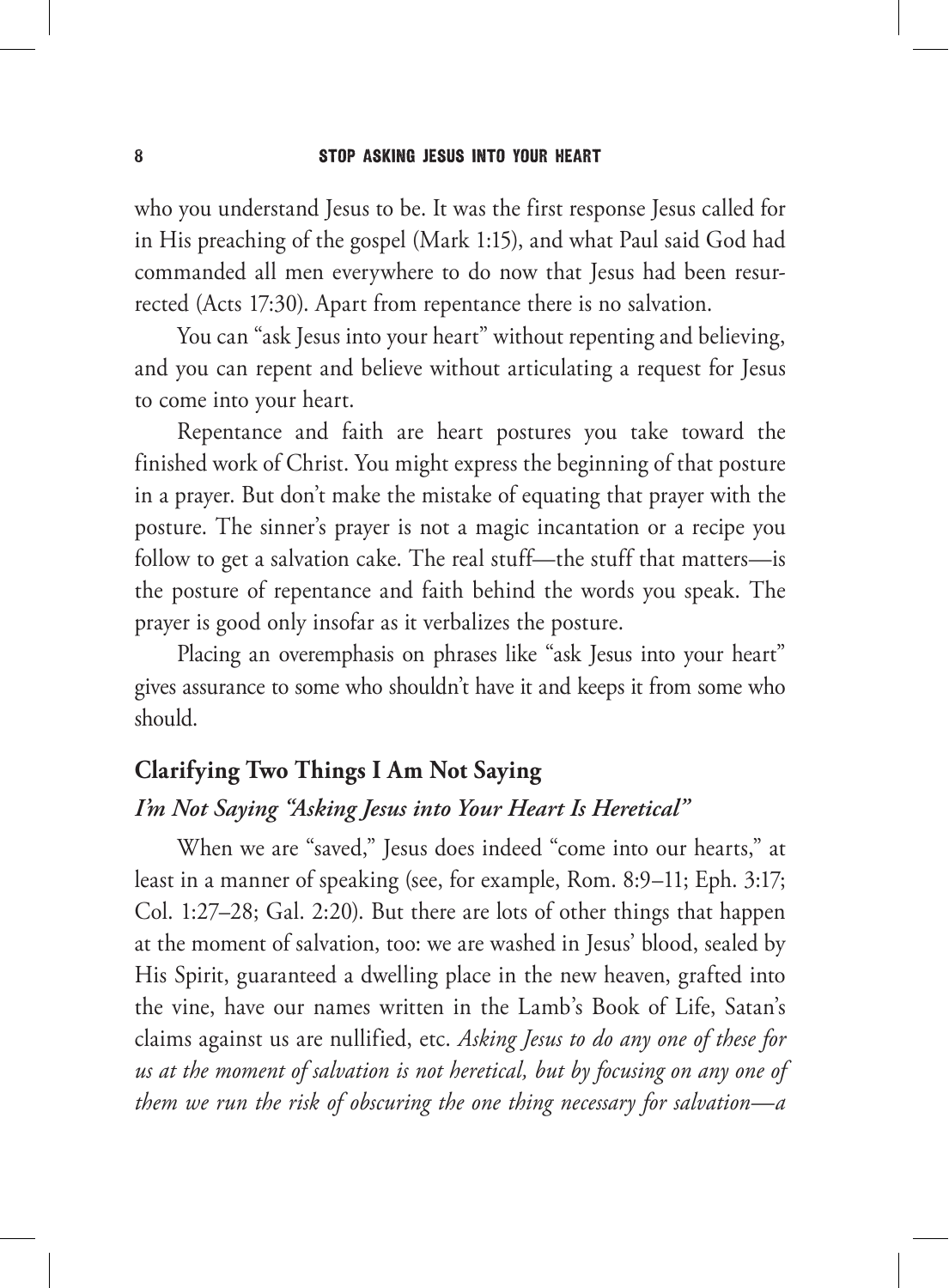*posture of repentance toward and faith in His finished work (Mark 1:15; John 3:36; Rom. 4:5; 10:9–10).*

For example, if we go around telling people that if they want to be saved they should ask Jesus to "begin construction on my home in heaven" (John 14:1–3), or "put my name in the Lamb's Book of Life" (Rev. 21:27), that would not be wrong, per se, but it could be misleading. People with no remorse for their sin might still be excited about Jesus providing them with an eternal vacation home or getting their name onto some heavenly honor-roll list.

That said, "asking Jesus into your heart" is among the more biblical summations of salvation, if the concepts behind the words are understood. "Heart" in the Bible (Prov. 4:23) is the seat of the person. Having Jesus come into your heart, in that sense, would mean that He fuses Himself into the deepest part of who you are—that you rest your hopes upon His righteous-

*"Praying the sinner's prayer" has become something like a Protestant ritual we have people go through to gain entry into heaven.*

ness, lean on Him for strength, and submit to His Lordship at your core. God fusing Himself to the believer at salvation is what the church fathers called *theosis* (translated *divinization*), whereby Christ literally unites His Spirit with ours (1 Cor. 12:13; Gal. 2:20). Christ is, in that sense, "in our hearts."

Ultimately, my concern is not on what words or actions we might use to express our faith in Christ but that we don't substitute those words or actions for repentance and faith. "Praying the sinner's prayer" has become something like a Protestant ritual we have people go through to gain entry into heaven. As "gospel shorthand," it presents salvation as a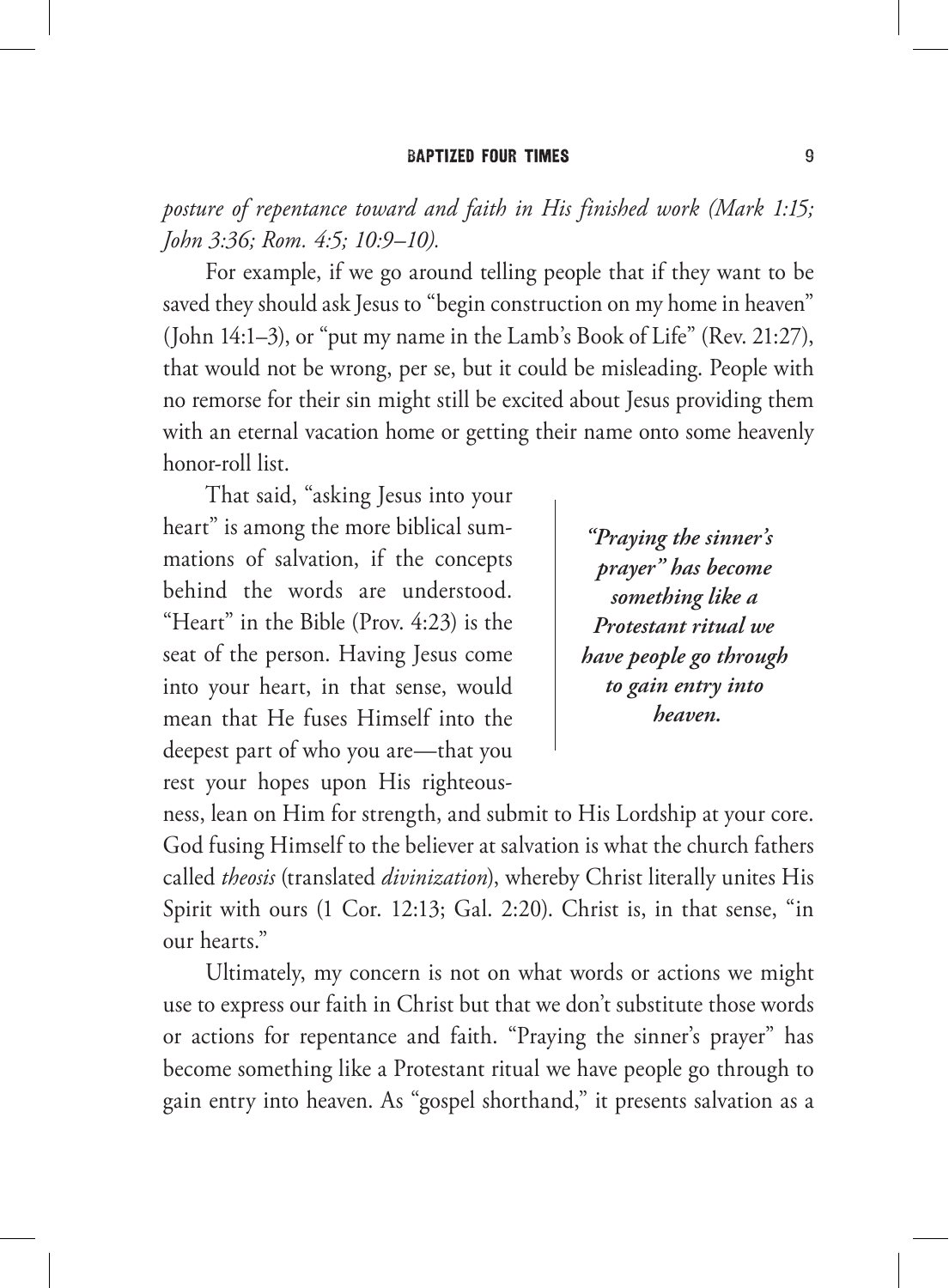transaction one conducts with Jesus and moves on from rather than the beginning of a posture we take toward the finished work of Christ and maintain for the rest of our lives.

### *I'm Not Saying We Should Hesitate Pressing for a Decision When We Present the Gospel*

Preachers in the revivalist traditions called for sinners to respond immediately to the gospel by walking an aisle or asking Jesus into

*If we do not urge the hearer to respond personally to God's offer in Christ, I do not believe we have fully preached the gospel.*

your heart. While this may not be my preferred technique, the gospel is indeed an invitation and each time it is preached that invitation ought to be extended in some form (e.g., John 1:12; Matt. 11:28; Rev. 22:17). In fact, if we do not urge the hearer to respond personally to God's offer in Christ, I do not believe we have fully preached the gospel.

Calling on sinners to seek salvation on the spot is not something invented by the Finney-Revivalist tradition. Throughout history, even some of the most Reformed evangelists have invited hearers to pray a sinner's prayer.

For example, Charles Spurgeon ended one of his sermons by saying,

Before you leave this place, breathe an earnest prayer to God, saying, "God be merciful to me a sinner. Lord, I need to be saved. Save me. I call upon thy name." Join with me in prayer at this moment, I entreat you. Join with me while I put words into your mouths, and speak them on your behalf— "Lord, I am guilty. I deserve thy wrath. Lord, I cannot save myself. . . . I cast myself wholly upon thee, O Lord. I trust the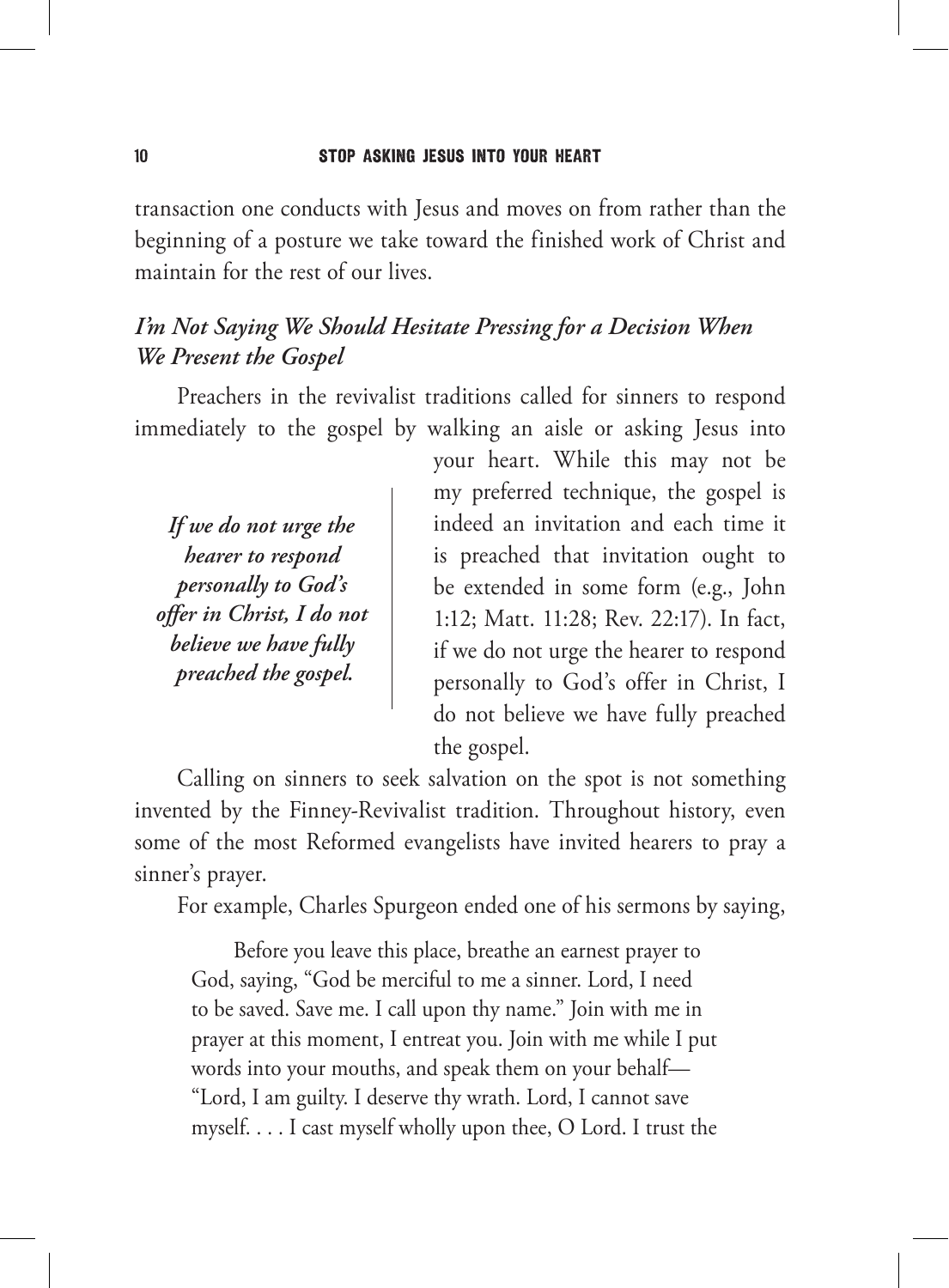blood and righteousness of thy dear Son; I trust thy mercy, and thy love, and thy power, as they are revealed in him. I dare to lay hold upon this word of thine, that whosoever shall call on the name of the Lord shall be saved. Lord, save me tonight, for Jesus' sake. Amen."2

George Whitefield extended the same kind of invitations.3 John Bunyan described one of his characters, "Hopeful," being led through a sinner's prayer by another, "Faithful."4 The apostle Peter invited three

thousand people to come forward for baptism in response to his first sermon (Acts 2:38). Ananias led Paul to call on God's name for forgiveness of sins after their first conversation (Acts 22:16).

So I am not, in any way, trying to discourage calling for a decision when we present the gospel. I am saying that above all else we must emphasize the absolute indispensability of repentance and faith for salvation.

*Salvation is not given because you prayed a prayer correctly, but because you have leaned the hopes of your soul on the finished work of Christ.*

I am also saying to those who, like me, have asked Jesus into their hearts thousands of times, that they can "stop asking Jesus into their heart" and start resting in the finished work of Christ. Salvation comes not because you prayed a prayer correctly, but because you have leaned the hopes of your soul on the finished work of Christ.

Shorthand phrases for the gospel can serve a good purpose, insofar as everyone knows exactly what they mean. But in light of the fact that so many in our country seem assured of a salvation they give no evidence of having because of a prayer they prayed, and so many others are unable to find assurance no matter how often they pray that prayer, I believe